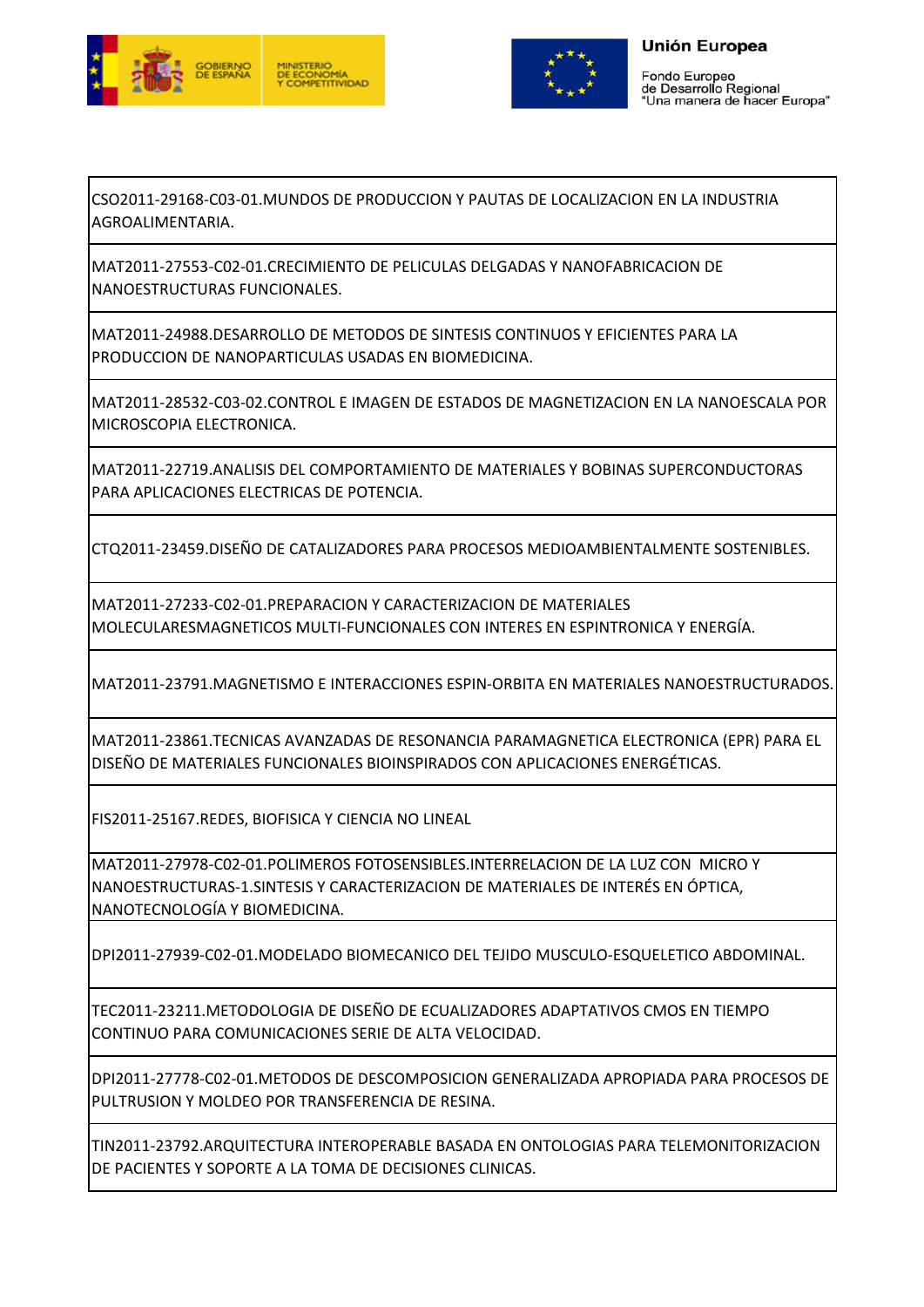



TEC2011-23037.SISTEMAS MOVILES AVANZADOS DE BANDA ANCHA.GESTION DE RECURSOS RADIO EN REDES HETEROGENEAS DE INFRAETRUCTURA CELULAR Y REDES MESH DISTRIBUIDAS.

TIN2011-27479-C04-01.MINERIA EN DATOS BIOLOGICOS Y SOCIALES: ALGORITMOS, TEORIA E IMPLEMENTACION.

TEC2011-29126-C03-03.MEJORAS EN LA EFICIENCIA EN POTENCIA PARA TRANSCEPTORES INALAMBRICOS RECONFIGURABLES USANDO LINEALIZACION Y REDES DE SINTESIS DE IMPEDANCIA.

DPI2011-25892.APRENDIZAJE DE AFFORDANCS PARA EL CONTROL DE ROBOTS POR INTENCIONES.

TIN2011-28169-C05-02.TECNOLOGIA PARA LA INTERACCION CONVERSACIONAL COMPLEJAPERSONA-MAQUINA CON APRENDIZAJE DINAMICO-UZ.

DPI2011-22413.DISEÑO Y DESARROLLO DE UNA HERRAMIENTA COMPUTACIONAL PARA LA PREDICCION PERSONALIZADA DEL RIESGO DE FRACTURA A LO LARGO DEL TIEMPO EN PACIENTES OSTEOPORÓTICOS.

DPI2011-23148.DISEÑO INTEGRAL DE PROTESIS E INSTRUMENTAL QUIRURGICO PARA REEMPLAZO DE DISCOS INTERVERTEBRALES LUMBARES. ESTUDIO DE LA DEGENERACION Y READAPTACIÓN LUMBAR.

AGL2011-28609.TERAPIA CELULAR EN EL TRATAMIENTO DE LA ARTRITIS EN CABALLOS:CAPACIDAD INMUNOMODULADORA Y ANIINFLAMATORIA IN VITRO E IN VIVO DE LAS MSCs DE MÉDULA ÓSEA.

BIO2011-23555.ESTUDIO DE LOS MECANISMOS DE PROTECCION DE MTBVAC Y SU USO POTENCIAL COMO VACUNA RECOMBINANTE POLIVALENTE.

SAF2011-25390.IMPLICACION DE LA MUERTE CELULAR Y LA INFLAMACION EN EL DESARROLLO TUMORAL, INFECCION Y AUTOINMUNIDAD:NUEVAS FUNCIONES DE LA EXOCITOSIS GRANULAR DE LAS CÉLULAS CITOTÓXICAS.

PI11/01301.TOXICOGENOMICA DEL SISTEMA DE FOSFORILACION OXIDATIVA EN LA ENFERMEDAD DE PARKINSON (FIS)

DEP2011-29093.REPERCUSION DEL ENTRENAMIENTO Y LA PRACTICA DE LA NATACION SOBRE EL DESARROLLO METABOLICO Y ESTRUCTURAL DEL HUESO EN CRECIMIENTO.BENEFICIOS DE LA PLIOMETRÍA O LA VIBRACIÓN.

CGL2011-23077.ANALISIS BIOCRONOLOGICO, PALEOAMBIENTAL Y DE EVENTOS DEl PALEOGENO BASADOS EN FORAMINIFEROS.

CGL2011-22912.BIOCRONOLOGIA Y EVENTOESTRATIGRAFIA DEL CRETACICO SUPERIOR CON FORAMINIFEROS.

CGL2011-24516.LA BIOTA DE MURERO EN EL CAMBRICO: IMPLICACIONES EVOLUTIVAS Y SOCIALES.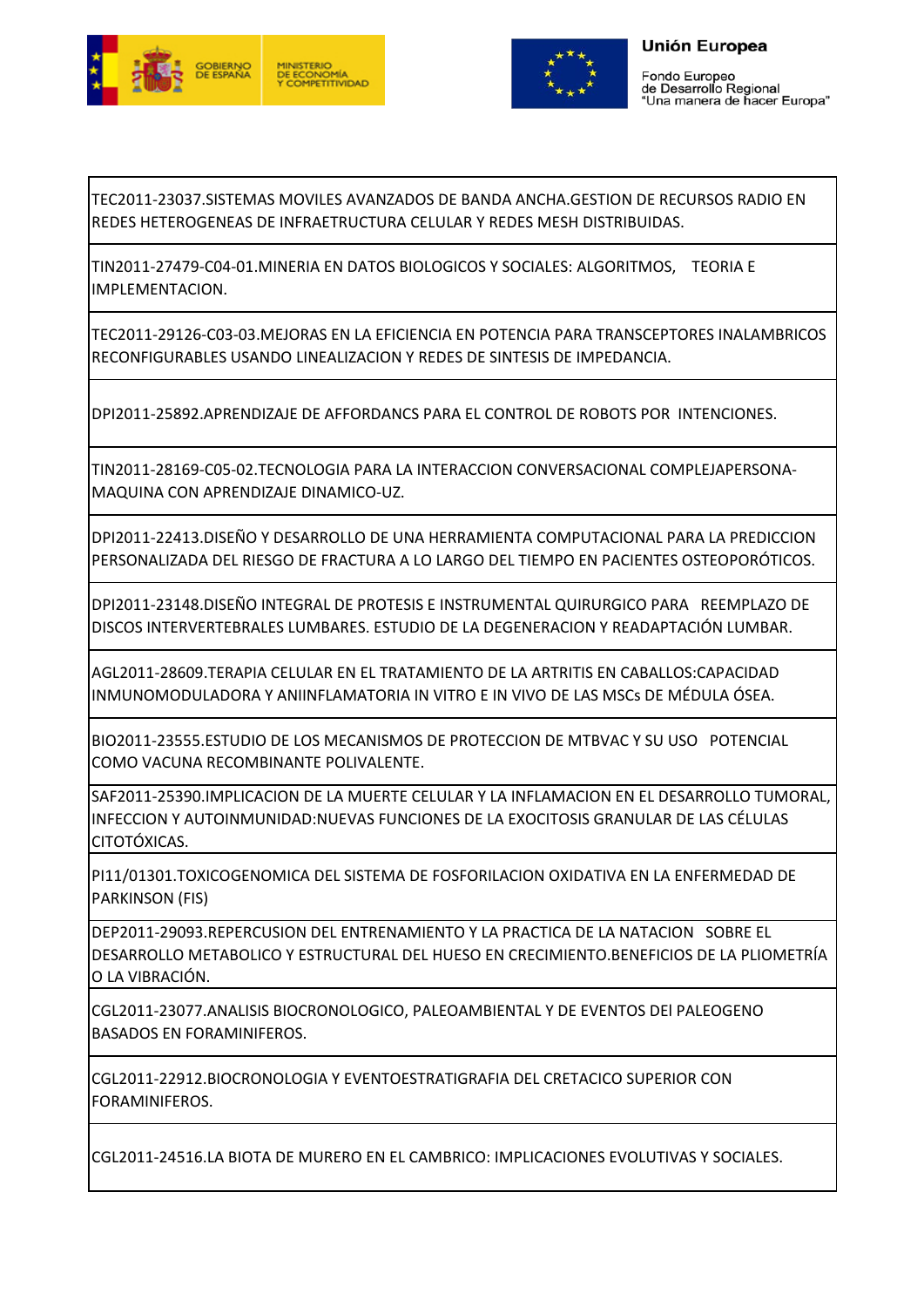



EDU2011-27098.ENSEÑANZA DE LA CIENCIA Y TECNOLOGIA POR INDAGACION EN LA EDUCACION PRIMARIA:ESTUDIO DE LA IMPLEMENTACION EN EL AULA.

FPA2011-23749.DETECCION DIRECTA DE MATERIA OSCURA EN EL LABORATORIO DE CANFRANC.

MTM2011-28326-C02-01.ESTRUCTURAS GEOMETRICAS ESPECIALES SOBRE VARIEDADES Y APLICACIONES EN FISICA MATEMATICA.

MTM2011-23998.TECNICAS PROBABILISTICAS Y DE APROXIMACION EN TEORIA DE LA INFORMACION Y TEORIA ANALITICA DE NUMEROS.

ECO2011-24181.SOCIAL COGNOCRACY NETWORK

CTQ2011-27593.CATALISIS BIO-INSPIRADA BASADA EN FRAGMENTOS DE M-DNA Y COMPLEJOS SOPORTADOS DE M-HNCARBENO.

HAR2011-26428.LOS CONTEXTOS DE LAS PRACTICAS MAGICAS EN EL OCCIDENTE DEL IMPERIO ROMANO.

FFI2011-27501.CONCORDANCIAS LEMATIZADAS Y ESTUDIO BELICO DE LOS HISTORIADORES GRIEGOS.

FFI2011-26621.FILOSOFIA DE LA IMAGEN.

CGL2011-28255.CARACTERIZACION DEL CLIMA DEL NORDESTE DE ESPAÑA DESDE EL SIGLO XVI.ANALISIS INTEGRADO MEDIANTE INFORMACION MULTI-PROXY E INSTRUMENTAL.

HAR2011-26140.COLECCIONISMO Y COLECCIONISTAS DE ARTE JAPONES EN ESPAÑA.

HAR2011-24354.MUJERES DE FINALES DE LA EDAD MEDIA:ACTIVIDADES POLITICAS, SOCIOECONOMICAS Y CULTURALES (CORONA DE ARAGON. SS. XIV-XVI)

FFI2011-26782-C02-01.FRONTERAS LINGÜÍSTICAS Y FACTORES SOCIALES: PERSPECTIVAS SINCRONICAS Y DIACRONICAS DE LA REGION DEL MAGREB.

HAR2011-29036-C02-01.POLITICA ECONOMICA, CIRCULACIÓN INTERNACIONAL DE IDEASECONOMICAS Y ESFERA PUBLICA EN ESPAÑA, 1680-1840.

HAR2011-28732-C03-03.CELEBRAR LAS GLORIAS.PUBLICISTICA SAGRADA Y DEVOCIONES EN LA IGLESIA HISPANICA DE LA EDAD MODERNA.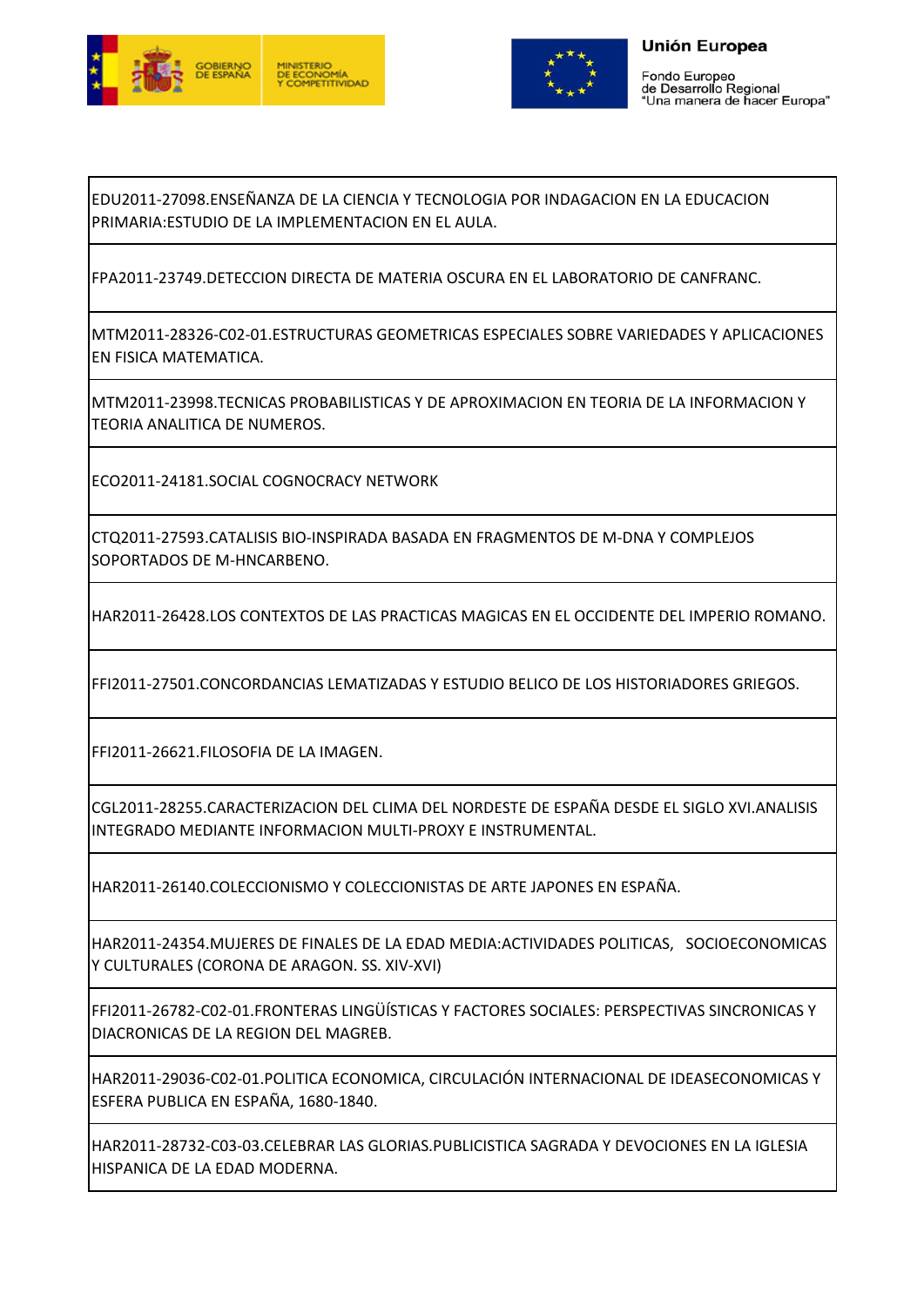



DER2011-23056.FORMACION DEL CONTRATO:DESDE LA NEGOCIACION A LA PERFECCION DEL CONTRATO.

ECO2011-26171.METODOLOGIA PARA LA MEDIDA, VALORACION Y ANALISIS DEL DESEMPEÑO EN RESPONSABILIDAD SOCIAL DE LAS ORGANIZACIONES.

ECO2011-23027.HACIA UN NUEVO MODELO DE GESTION DE LAS RELACIONES:INTEGRADO LOS COMPORTAMIENTOS TRANSACCIONALES Y NO TRANSACCIONALES PARA EXPLICAR EL VALOR DEL CLIENTE.

TIN2011-24660.HACIA UNA NUEVA GENERACION DE AGENTES DE TIPO HUMANO.

CTQ2012-38091-C02-01 INNOVACIONES EN ESPECIACIÓN FUNCIONAL-QUÍMICA EN NANOTECNOLOGÍA MEDIOAMBIENTAL (Nanometrología). CARACTERIZACIÓN DE NANOPARTÍCULAS ARTIFICIALES Y MATERIA ORGÁNICA NATURAL.

FIS2012-35719-C02-02 COMPUTACIÓN AVANZADA EN SISTEMAS COMPLEJOS Y FENÓMENOS DE TRANSPORTE.

MAT2012-31309: CRECIMIENTO Y CARACTERIZACIÓN DE PELÍCULAS DELGASDAS Y NANOESTRUCTURAS CON ANISOTROPÍA MAGNÉTICA Y ACOMPLAMIENTO MAGNETOELÁSTICO ELEVADOS.

CTQ2012-33198 ENSAMBLAJE DE NUEVOS COMPUESTOS ORGANOMETÁLICOS PARA LA FABRICACIÓN DE DISPOSITIVOS ELECTRÓNICOS POR MEDIO DE LA TÉCNICA DE LANGMUIR-BLODGETT Y OTROS MÉTODOS DE ABAJO A ARRIBA.

CTQ2012-34774 DESARROLLO DE NANOBIOSENSORES ÓPTICOS REVERSIBLES BASADOS EN PROTEÍNAS AUTOINDICADORAS. ESTUDIO DE SU UTILIZACIÓN COMO DISPOSITIVOS DE MONITORIZACIÓN IMPLANTADOS.

MAT2012-38318-C03-03 DISPOSITIVOS MOLECULARES

CTQ2012-34423 OXIDACIÓN DE BIOCOMBUSTIBLES OXIGENADOS USADOS COMO ADITIVOS EN COMBUSTIBLES DE AUTOMOCIÓN Y SU IMPACTO SOBRE LA REDUCCIÓN DE EMISIONES CONTAMINANTES.

FIS2012-35433 ELEMENTOS ÓPTICOS HOLOGRÁFICOS DE VOLUMEN PARA GENERACIÓN DE VÓRTICES ACROMÁTICOS.

DPI2012-36070: SLAM.- SEMÁNTICO Y ACTIVO PARA SISTEMAS HETEROGÉNEOS EN APLICACIONES DE LARGA DURACIÓN

DPI2012-38090-C03-01 MODELADO MULTIESCALA PARA LA SIMULACIÓN PREDICTIVA DE LA MIGRACIÓN CELULAR EN 3D: EL PAPEL DE LA INTERACCIÓN CÉLULA-MATRIZ.

DPI2012-31781: VISIÓN POR COMPUTADOR PORTABLE PARA NAVEGACIÓN Y ASISTENCIA PERSONAL AUMENTADA.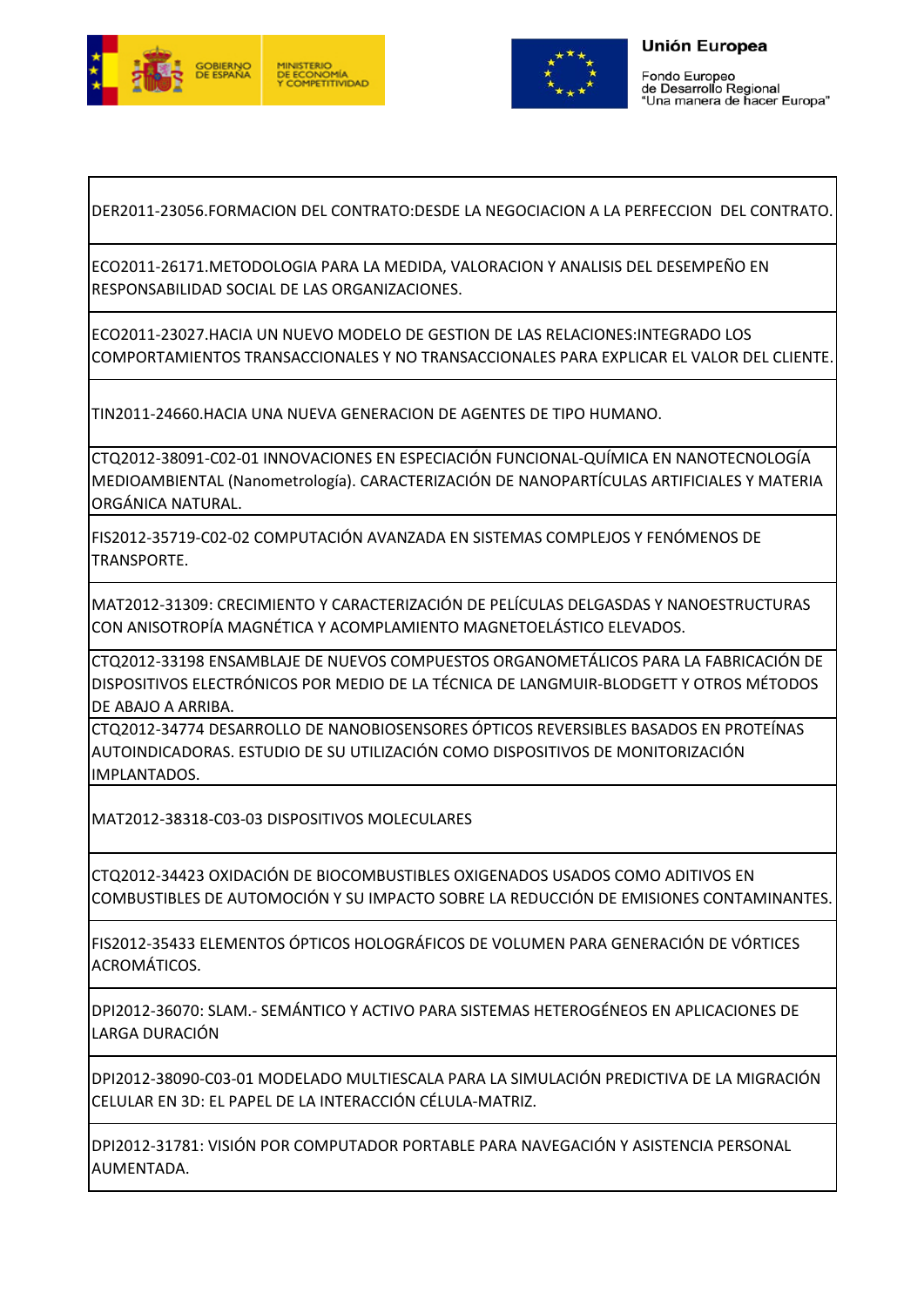



TRA2012-35213 METODOLOGÍA PARA EL DISEÑO EFECTIVO DE CENTROS LOGÍSTICOS DE TRANSPORTE.

CTQ2012-38219-C03-02: TECNOLOGÍAS SUPERCRÍTICAS PARA LA OPTIMIZACIÓN DE BIOPESTICIDAS: FRACCIONAMIENTO, ENRIQUECIMIENTO Y FORMULACIÓN.

DPI2012-32168: MAPAS SEMÁNTICOS VISUALES PARA ESCENAS RÍGIDAS Y NO RÍGIDAS

TEC2012-37983-C03-03 INTEGRACIÓN DE LA FIBRA ÓPTICA DE PLÁSTICO EN AERONAVES.

TEC2012-30802 ESTRATEGIAS DE DISEÑO DE INTERFACES MICROELECTRÓNICOS RECONFIGURABLES PARA SISTEMAS CIBER-FÍSICOS.

AGL2012-37886: SEGURIDAD ALIMENTARIA DE ENVASES CON NANOPARTÍCULAS Y ENVASES MULTICAPA PARA ALIMENTOS.

TIN2012-37546-C03-03 EL CORAZÓN HUMANO FISIOLÓGICO VIRTUAL: DESARROLLO DE HERRAMIENTAS COMPUTACIONALES EFICIENTES PARA APLICACIONES DE ELECTROFISIOLOGÍA Y DESARROLLO DE MODELOS.

DPI2012-32100: EQUIPOS MULTI-ROBOT PARA LOGÍSTICA, MANTENIMIENTO Y MONITORIZACIÓN AMBIENTAL.

TIN2012-37826-C02-01 : HACIA EL DESARROLLO SOSTENIBLE DE INFRAESTRUCTURAS DE DATOS ABIERTOS GUBERNAMENTALES CON CARACTERÍSTICAS GEOESPACIALES

BFU2012-31458: LA SUPERFAMILIA DE REGULADORES FUR: ANÁLISIS FUNCIONAL DE CIANOBACTERIAS, POTENCIALES APLICACIONES EN BIOTECNOLOGÍA Y COMO DIANA TERAPÉUTICA EN PATÓGENOS.

DEP2012-32724 EFECTO DE LA INTERACCIÓN ENTRE EL TIPO DE CÉSPED ARTIFICIAL Y MODELO DE BOTAS EN LA SALUD ÓSEA DE NIÑOS Y NIÑAS FUTBOLISTAS.

AGL2012-40071 EFECTO DEL GENOTIPO DEL GEN PRNP EN LA ESPECIE CAPRINA SOBRE LA SUSCEPTIBILIDAD A LA ENCEFALOPATÍA ESPONGIFORME BOVINA.

AGL2012-32138 IMPORTANCIA DE Criyptosporidium Y Giardia EN LA CONTAMINACIÓN DE LOS RECURSOS HÍDRICOS. ESTUDIO EPIDEMIOLÓGICO Y MOLECULAR.

SAF2012-33898: MECANISMOS MOLECULARES DE LA HOMEOSTASIS DEL FOSFATO INORGÁNICO Y CALCIFICACIÓN VASCULAR.

CGL2012-35662: EVOLUCIÓN INTEGRADA DE LAS ESTRUCTURAS EXTENSIONALES RECIENTES Y EL RELIEVE DE LA CORDILLERA IBÉRICA CENTRO-ORIENTAL: DE LAS CUENCAS NOÓGENAS A LA PALEOSISMICIDAD CUATERNARIA.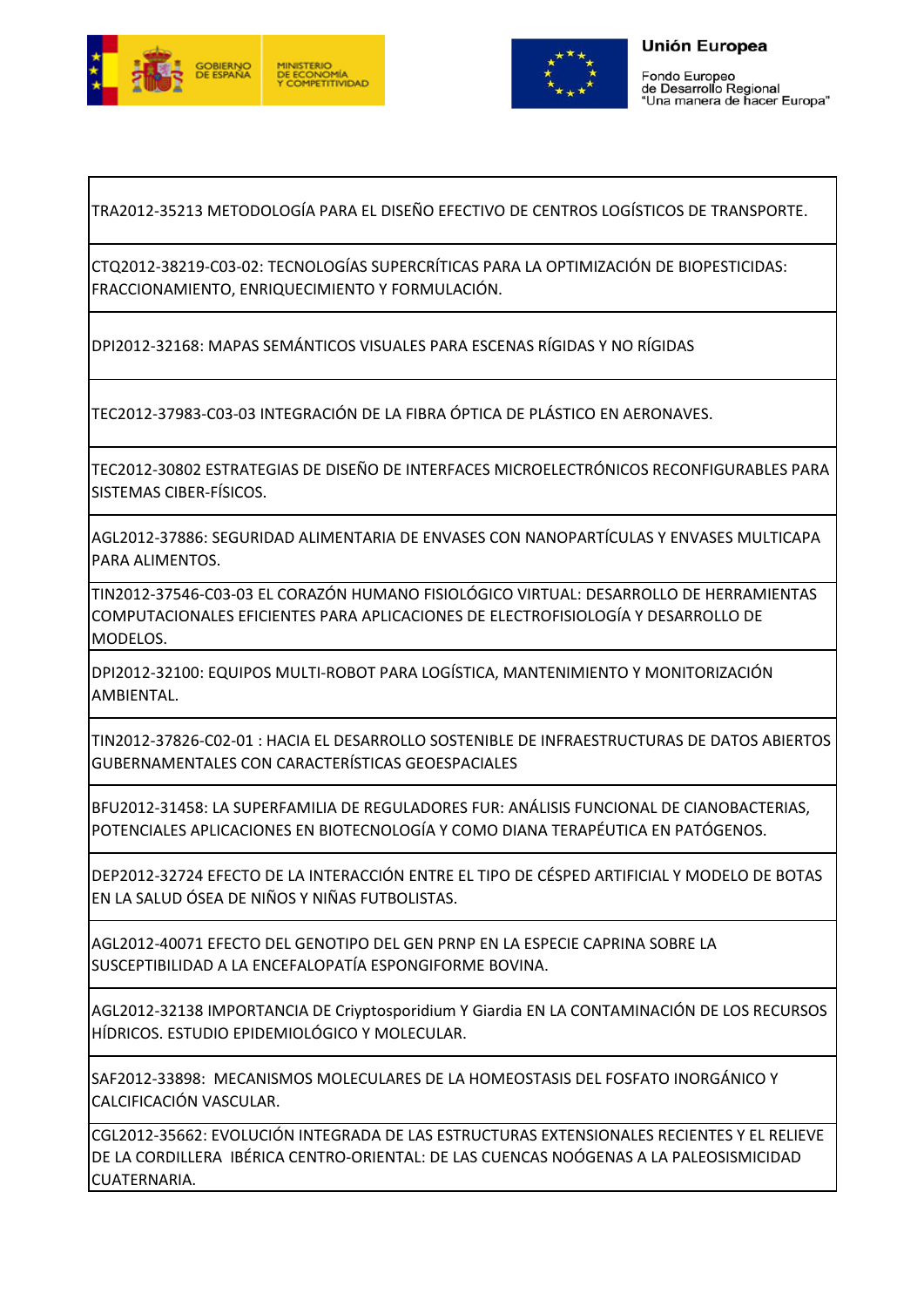



MTM2012-33575: MÉTODOS GEOMÉTRICOS EN INTEGRABILIDAD Y TEORÍA DE CONTROL

FPA2012-35453 FÍSICA DEL MODELO ESTÁNDAR Y SUS POSIBLES EXTENSIONES.

MTM2012-31883 BIFURCACIONES Y CAOS EN SISTEMAS DINÁMICOS: MÉTODOS NUMÉRICOS Y APLICACIONES.

MTM2012-31544 ANÁLISIS DE LA REPRESENTACIÓN DE CURVAS Y SUPERFICIES, MATRICES ESTRUCTURADAS Y APLICACIONES.

MTM2012-36603-C02-02 SUBPROYECTO: FIABILIDAD DE SISTEMAS: MODELADO ESTOCÁSTICO DE SU ENVIJECIMIENTO, DETERIORO Y MANTENIMIENTO. APLICACIÓN A MODELOS DE RIESGOS COMPETITIVOS II

ECO2012-35029 TÉCNICAS ESTADÍSTICAS NO PARAMÉTRICAS Y BAYESIANAS PARA EL ANÁLISIS DE MODELOS DINÁMICOS EN MERCADOS FINANCIEROS.

AGL2012-32165: APROXIMACIÓN MOLECULAR AL MECANISMO DE INACTIVACIÓN Y RESISTENCIA MICROBIANA Y SU APLICACIÓN AL DISEÑO DE PROCESOS COMBINADOS DE CONSERVACIÓN DE LOS ALIMENTOS.

AGL2012-33522: INFLUENCIA DEL ESTRÉS OXIDATIVO EN LA INACTIVACIÓN BACTERIANA POR DIFERENTES TECNOLOGÍAS UTILIZADAS PARA LA CONSERVACIÓN DE LOS ALIMENTOS.

AGL2012-37219 ASOCIACIÓN DE PERFILES DE IDENTIDAD CON INDICADORES DE PRODUCCIÓN, GENÉTICA, SANIDAD Y BIENESTAR ANIMAL, ORIENTADO A LA OPTIMIZACIÓN DEL SISTEMA DE PRODUCCIÓN EN OVINOS.

CTQ2012-33494 TÉCNICAS ATÓMICAS DE ALTA RESOLUCIÓN Y DETECCIÓN SIMULTÁNEA PARA EL ANÁLISIS DIRECTO DE NANOMATERIALES Y EL SCREENING CLÍNICO NO INVASIVO.

CTQ2012-35665 DISEÑO DE CATALIZADORES ORGANOMETÁLICOS PARA LA ACTIVACIÓN Y FUNCIONALIZACIÓN DE AMONIACO: ESTUDIOS COMPUTACIONALES Y EXPERIMENTALES.

CTQ2012-35692 DENDRÍMEROS FUNCIONALES: NUEVAS HERRAMIENTAS PARA LA OBTENCIÓN DE MATERIALES AVANZADOS Y APLICACIONES BIOMÉDICAS

FFI2012-36069-C03-03: EL NACIMIENTO DE LAS CULTURAS EPIGRÁFICAS EN EL OCCIDENTE MEDITERRÁNEO (II-I a E)

HAR2012-36967 DINÁMICA DE LA OCUPACIÓN PREHISTÓRICA DEL VALLE MEDIO EBRO DURANTE EL HOLOCENO SUPERIOR.

FFI2012-32259: REESCRITURAS Y RELECTURAS: HACIA UN CATÁLOGO DE OBRAS MEDIEVALES IMPRESAS EN CASTELLANO HASTA 1600.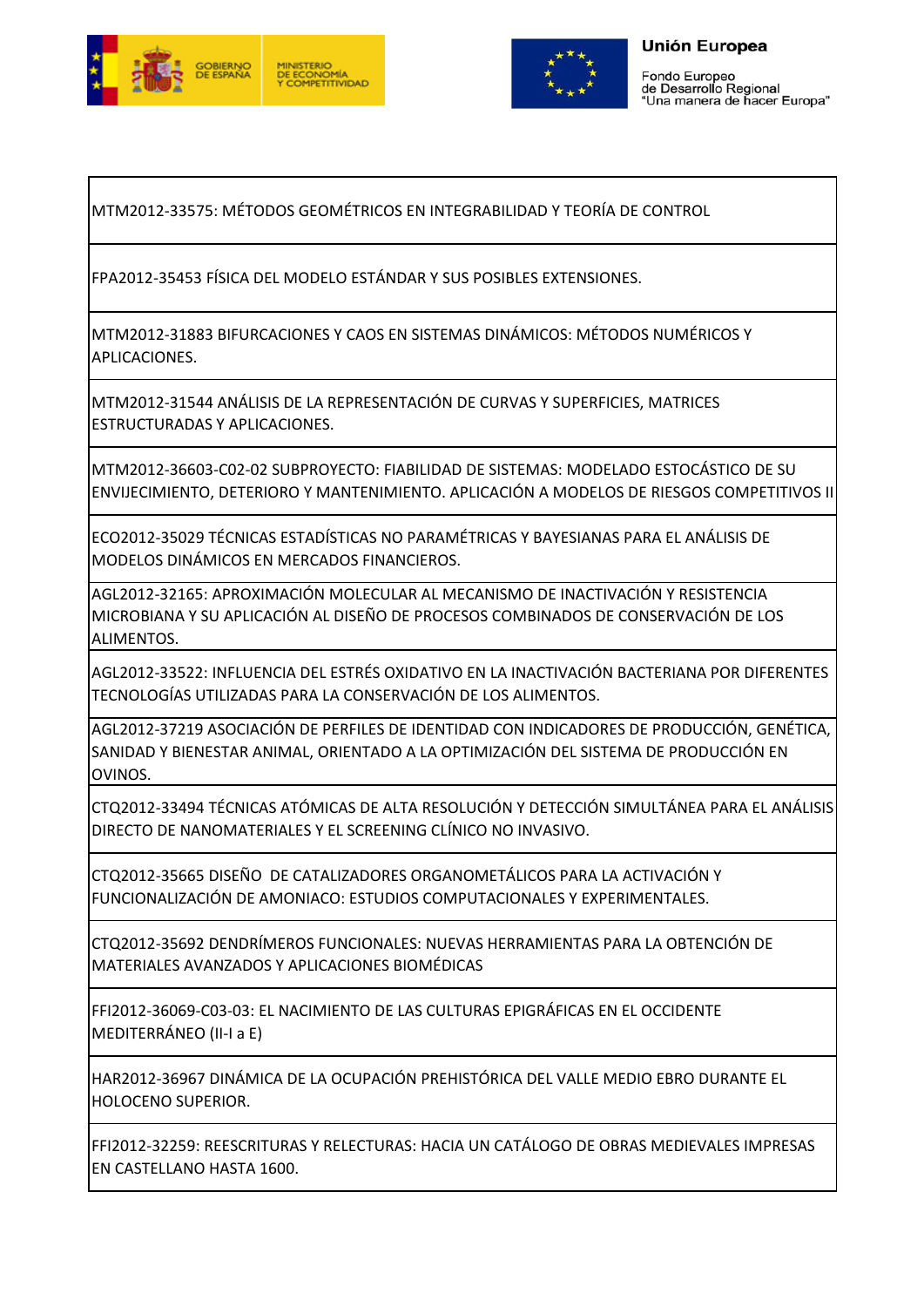



FFI2012-32231: FORMAS DE LA ÉPICA HISPÁNICA: TRADICIONES Y CONTEXTOS HISTÓRICOS II.

FFI2012-38309: LENGUAS, CONTEXTOS Y FRONTERAS: EL FRANCÉS COMO LENGUA DE COMUNICACIÓN EN ESPAÑA.

FFI2012-32719: EL TRAUMA Y SU SUPERACIÓN: RETÓRICA Y POLÍTICA DEL SUFRIMIENTO EN LA NARRATIVA CONTEMPORÁNEA EN LENGUA INGLESA

FFI2012-37346: EL INGLÉS COMO LENGUA FRANCA EN LOS DISCURSOS ESPECIALIZADOS: ESPACIOS ALTERNATIVOS DE PRODUCCIÓN LINGÜÍSTICA Y CULTURAL A TRAVÉS DEL ANÁLISIS CRÍTICO DE GÉNERO.

CSO2012-31650 LOS CLUSTERS DE ACTIVIDADES CREATIVAS EN LAS ÁREAS SEMIURBANAS Y RURALES ESPAÑOLAS: FACTORES E IMPACTOS EN EL DESARROLLO TERRITORIAL.

CGL2012-31668 EVENTOS CLIMÁTICOS EXTREMOS: CARACTERIZACIÓN, VARIABILIDAD ESPACIO-TEMPORAL E IMPACTO EN LOS SISTEMAS NATURALES.

HAR2012-37725: EL ACABADO EN LA ARQUITECTURA: REVESTIMIENTOS CROMÁTICOS Y ARTES TEXTILES. DE LA EDAD MEDIA A LAS INTERVENCIONES DE RESTAURACIÓN CONTEMPORÁNEAS.

HAR2012-38899-C02-01 SUBPROYECTO: MUSEOS Y BARRIOS ARTÍSTICOS: ARTE PÚBLICO, ARTISTAS, **INSTITUCIONES** 

HAR2012-32628 EL ALABASTRO DE LAS CANTERAS HISTÓRICAS DEL VALLE MEDIO DEL EBRO COMO MATERIAL ARTÍSTICO DESDE LA BAJA EDAD MEDIA A LA EDAD MODERNA Y SU ESTUDIO PETROGRÁFICO-GEOQUÍMICO.

HAR2012-32931: ECONOMÍA DEL CONOCIMENTO, CONSUMO Y CAMBIO INSTITUCIONAL EN EL DESARROLLO ECONÓMICO DE UNA SOCIEDAD MEDITERRÁNEA BAJOMEDIEVAL: ARAGÓN (1350-1500)

HAR2012-32020 TRANSICIÓN DE LA DICTADURA A LA DEMOCRACIA EN PORTUGAL, GRECIA Y ESPAÑA (1969-1982): UN ANÁLISIS COMPARADO.

HAR2012-32539 DISCURSO E IDENTIDADES DE GÉNERO EN LAS CULTURAS POLÍTICAS DE LA DERECHA ESPAÑOLA, 1875-1975.

HAR2012-34576: EL CONCEJO ARAGONÉS EN LA ESPAÑA DE LOS AUSTRIAS: PODERES LOCALES Y GESTIÓN DEL TERRITORIO.

HAR2012-31926: REPRESENTACIONES DE LA HISTORIA EN LA ESPAÑA CONTEMPORÁNEA: POLÍTICAS DEL PASADO Y NARRATIVAS DE LA NACIÓN (1808-2012).

HAR2012-36528 CONTINUIDAD Y CAMBIO EN EL COMPORTAMIENTO POLÍTICO DE LOS ESPAÑOLES EN EL SEGUNDO FRANQUISMO Y LA TRANSICIÓN DESDE UNA PERSPECTIVA COMPARADA (1966-1982).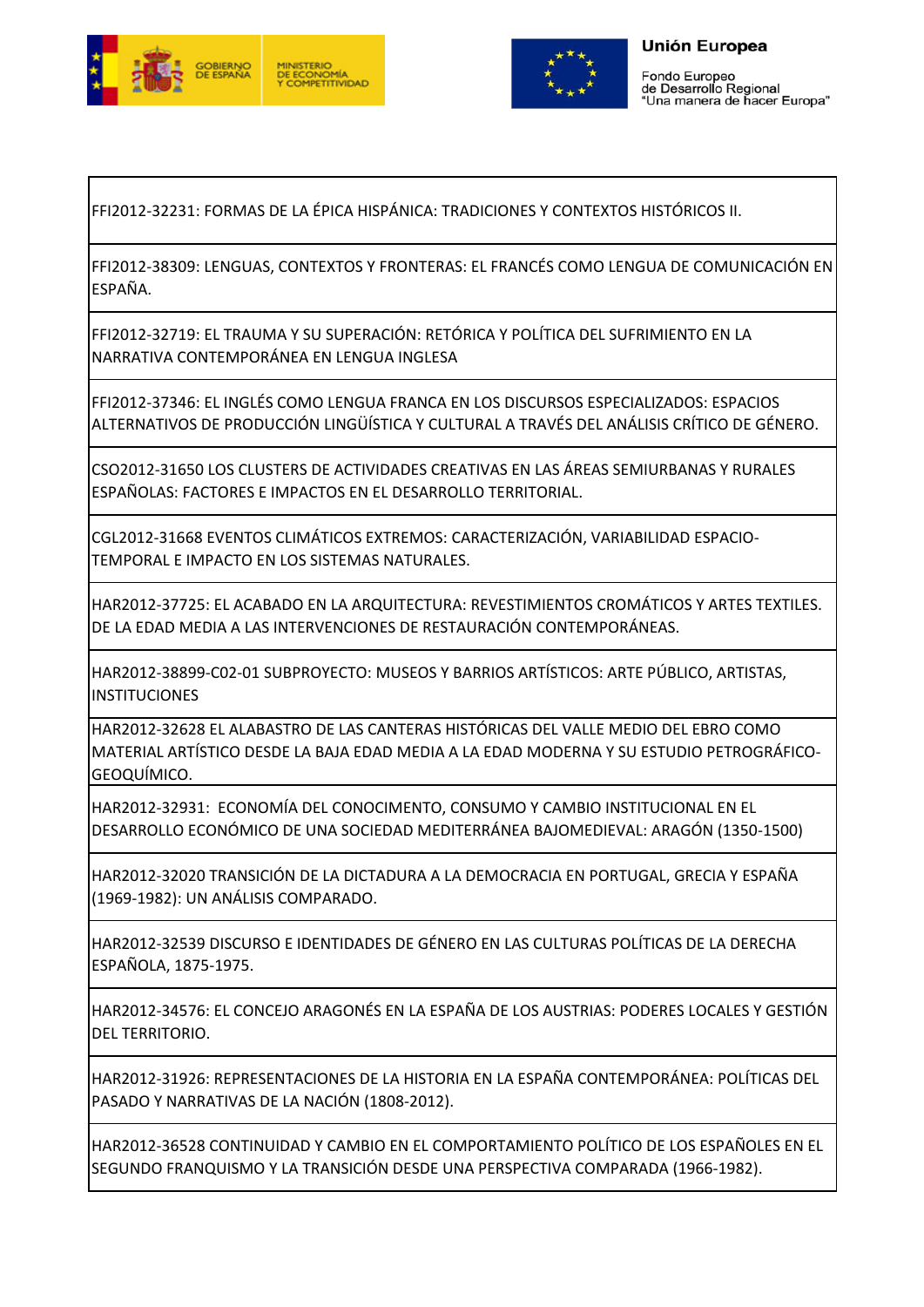



HAR2012-32604 RESTAURACIÓN Y MONARQUÍA EN LOS ORÍGENES DEL MUNDO CONTEMPORÁNEO. ESPAÑA Y EUROPA (1814-1848).

ECO2012-34828 LAS TRASFERENCIAS INTERGENERACIONALES Y EL BIENESTAR DE LA POBLACIÓN: INVERSIÓN EN EL CAPITAL HUMANO DE LOS JÓVENES, APOYO A LOS MAYORES Y EFICACIA DE LAS POLÍTICAS PÚBLICAS.

ECO2012-37194 NO LINEALIDADES Y NO ESTACIONARIEDAD: ESTUDIO ASINTÓTICO, PARA MUESTRAS FINITAS Y APLICACIONES.

ECO2012-36032-C03-01: TÓPICOS DE ECONOMETRÍA ESPACIAL. MÉTODO Y PRÁCTICA

DER2012-35066: AGUA, ENERGÍA Y CAMBIO CLIMÁTICO EN LA CRISIS ECONÓMICA Y EN EL CONTEXTO EUROPEO

DER2012-35345: INSTRUMENTOS TERRITORIALES DE PROTECCIÓN DE LA BIODIVERSIDAD.

DER2012-39003-C02-01: HACIA UNA CONTRATACIÓN PÚBLICA EFICIENTE: MEDIDAS DE SIMPLIFICACIÓN Y MEJORA DE LOS PROCESOS DE COMPRA PÚBLICA.

DER2012-39719-C03-03 IMAGEN Y REPRESENTACIÓN DE LA MONARQUÍA HISPÁNICA: MITOS Y REALIDADES DE UN MODELO CONSTITUCIONAL INACABADO.

ECO2012-33286 CAMBIO AGRARIO Y DESARROLLO ECONÓMICO EN EUROPA ENTRE LAS DOS GLOBLALIZACIONES (1750-2000).

ECO2012-32837 SEIGNIORAGE, TIPOS DE CAMBIO Y PROTECCCIONISMO EN LA ERA PRE-BRETTON-WOODS (1870-1939).

ECO2012-36290-C03-01: ESTRATEGIAS EMPRESARIALES PROACTIVAS: CALIDAD, INNOVACIÓN Y RESPONSABILIDAD MEDIOAMBIENTAL Y SOCIAL.

ECO2012-36031 EL COMPORTAMIENTO DEL CONSUMIDOR ANTE EL CANAL FÍSICO Y VIRTUAL: CLAVES PARA LA GESTIÓN DEL CLIENTE MULTICANAL.

CGL2012-39953-C02-01: GENÓMICA COMPARADA, BIOGEOGRAFÍA Y EVOLUCIÓN FLORAL Y ADAPTATIVA DE GRAMÍNEAS MODELO.

HAR2012-34628 Fotografía y Arquitectura Moderna en España, 1925-1965

TRA2012-38826-C02-02 DISEÑO ÓPTIMO DE AUTOBUSES Y SEMIRREMOLQUES ALIGERADOS BASADO EN PREDICCIÓN DE VIDA FRENTE A FATIGA, MEDIANTE TÉCNICAS DE ENSAYOS VIRTUALES Y DATOS OBTENIDOS EN TIEMPO REAL.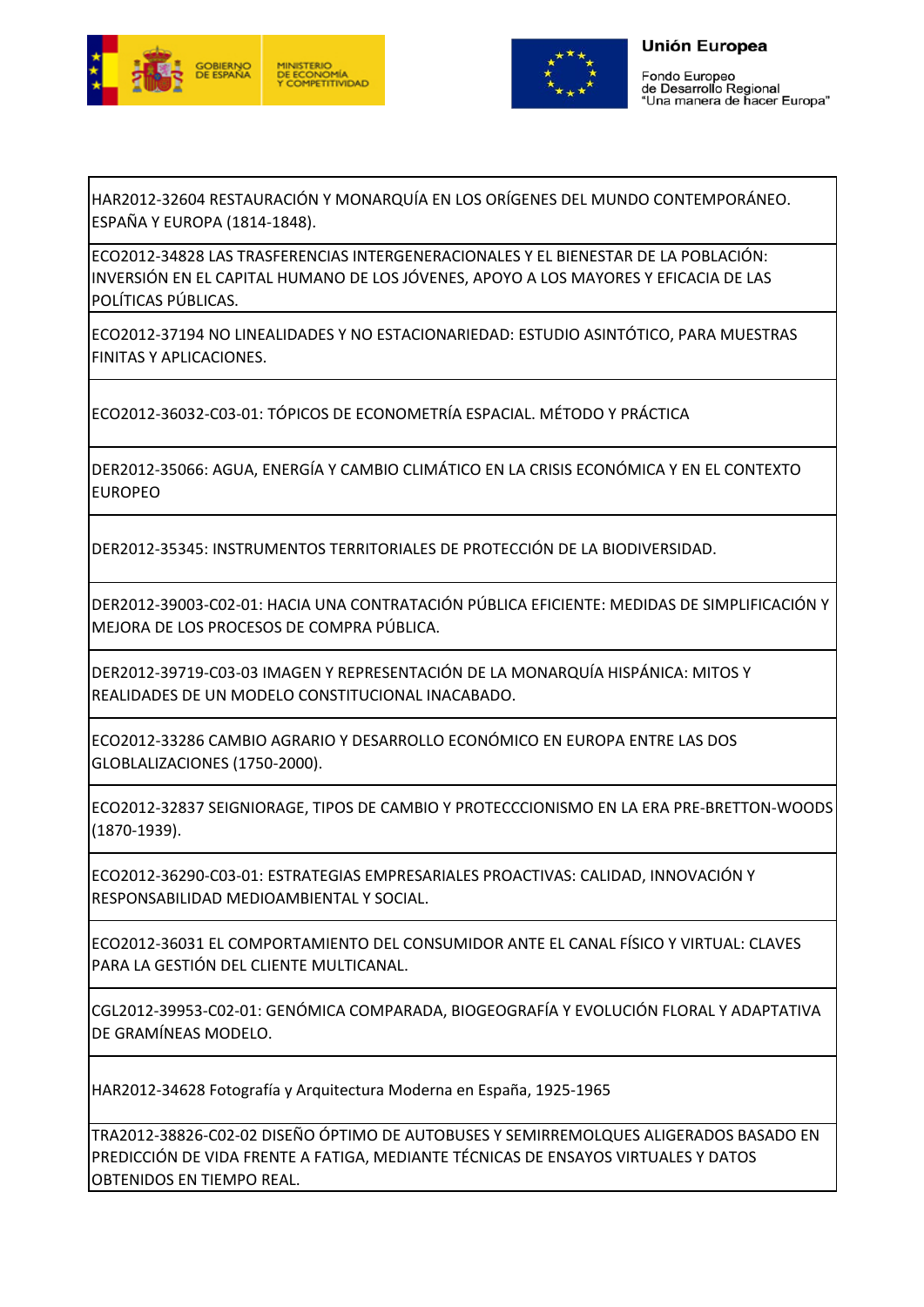



CTM2013-41397-R: EVALUACIÓN DE PROCESOS EN EL TRATAMIENTO DE AGUAS Y FANGOS EN EDARs, PARA LA REDUCCIÓN DE MICROORGANISMOS CON RIESGO SANITARIO Y AMBIENTAL.

CSO2013-46863-C3-3-R: HERRAMIENTAS CARTOGRÁFICAS PARA UNA GOBERNANZA INTELIGENTE EN LAS CIUDADES DIGITALES: ANÁLISIS TERRITORIAL DE LAS CONDICIONES DE VIDA.

CGL2013-43440-R: RECUPERACIÓN DE ÁREAS FORESTALES AFECTADAS POR INCENDIOS: DE LAS PROPIEDADES DEL SUELO AL ANÁLISIS DEL PAISAJE.

ENE2013-47880-C3-1-R: DESARROLLO DE CATALIZADORES BIOMÓRFICOS OBTENIDOS A PARTIR DE BIOMASA RESIDUAL PARA PRODUCCIÓN DE HIDRÓGENO Y REFINO DE BIO-OIL.

CTQ2013-49068-C2-1-R: MICROSISTEMAS BASADOS EN NANOESTRUCTURAS CON PROPIEDADES ESPECÍFICAS DE ADSORCIÓN Y PLASMÓN SUPERFICIAL, PARA DETECCIÓN DE EXPLOSIVOS OCULTOS Y AGENTES DE GUERRA QUÍMICA.

MAT2013-40556-R: INNOVACIONES EN MOFs PARA APLICACIONES ENERGÉTICA Y AMBIENTALMENTE EFICIENTES: NANOFILTRACIÓN Y CATÁLISIS EN BIORREFINERÍAS.

TEC2013-42937-R: TECNOLOGÍAS ELECTRÓNICAS Y ELECTROMAGNÉTICAS PARA INDUCCIÓN PLANAR MULTI-CELDA.

TEC2013-46917-C2-2-R: RECEPTORES COHERENTES MULTIPUERTO.

CTQ2013-47260-R: ESTUDIO DE ESTRATEGIAS DE VALORIZACIÓN DE MATERIA ORGÁNICA RESIDUAL BASADAS EN PIRÓLISIS.

TEC2013-42140-R: PROCESADO DE SEÑALES GUIADO POR LA FISIOLOGÍA PARA LA ESTRATIFICACIÓN DEL RIESGO CARDIACO Y GUIADO DE LA TERAPIA: HERRAMIENTAS PARA MEJORAR LA TOMA DE DECISIONES EN MANEJO CAR.

TEC2013-46352-R: HERRAMIENTAS AVANZADAS PARA ENSAYOS CLÍNICOS EN FASES TEMPRANAS DE ENFERMEDAD DE ALZHEIMER: BIOMARCADOR DE MRI CEREBRAL Y MODELO DE PROGRESIÓN.

TIN2013-45312-R: MEMORY LANE

ENE2013-41523-R: APROVECHAMIENTO DE COMPUESTOS DE BASE LIGNÍNICA COMO ADITIVOS DE BIOCOMBUSTIBLES.

ENE2013-44350-R: REFORMADO SECO DE BIOGAS: INTENSIFICACIÓN DEL PROCESO CON FINES ENERGÉTICOS.

CTQ2013-40855-R: AMINOÁCIDOS NO PROTEICOS Y DERIVADOS PARA APLICACIONES EN AGROQUÍMICA Y BIOMEDICINA.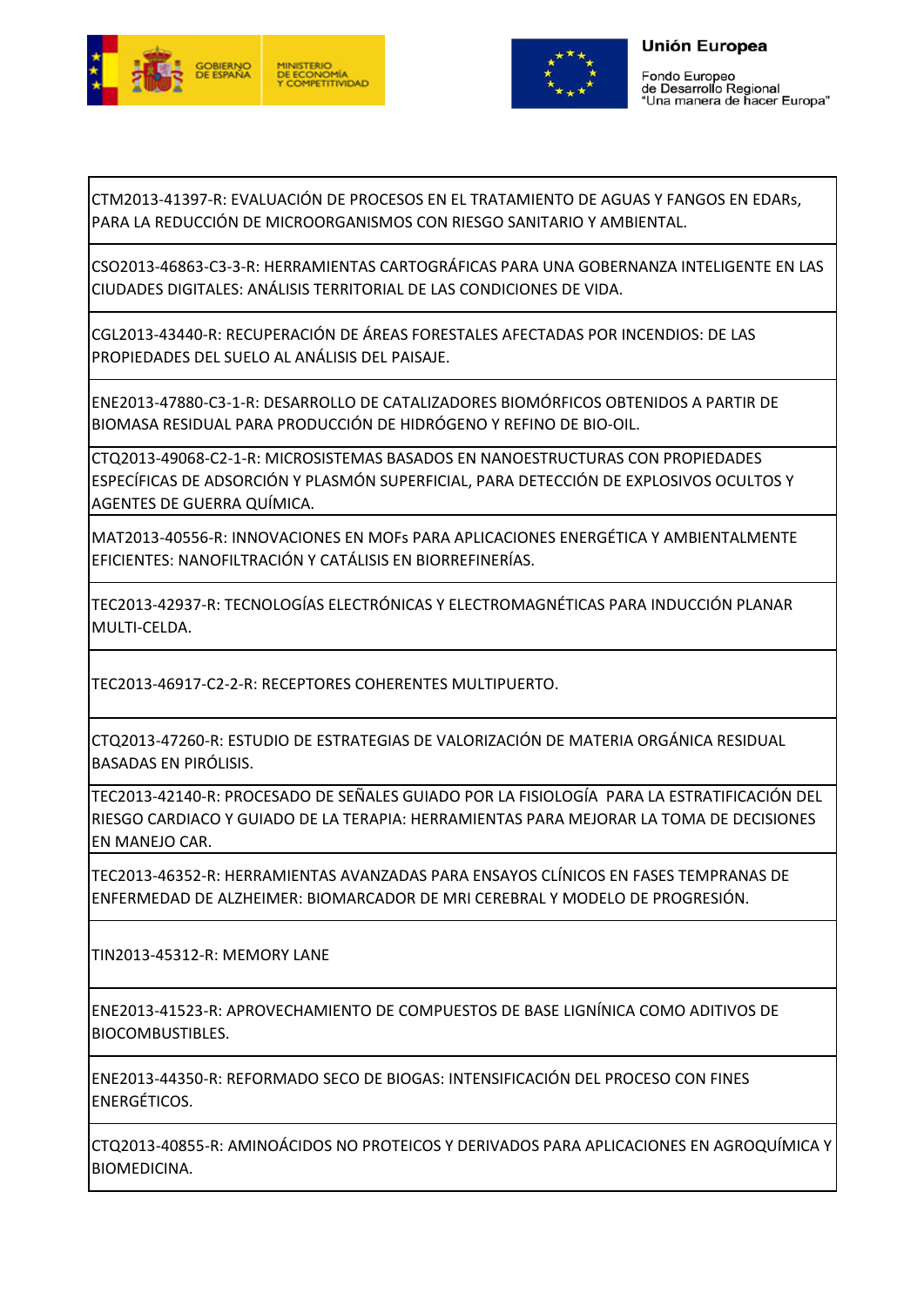



SAF2013-48971-C2-2-R: APLICACIONES BIOMÉDICAS DE AS-48: UNA PROTEÍNA CON AMPLIO ESPECTRO DE ACTIVIDAD ANTIMICROBIANA.

SAF2013-48626-C2-1-R: MUERTE CELULAR, INMUNIDAD Y CÁNCER. II.- METABOLISMO GLUCÍDICO DE LOS TUMORES Y DISTINTAS APROXIMACIONES DE INMUNITERAPIA ANTI-TUMORAL.

SAF2013-48626-C2-2-R: APOPTOSIS, INMUNIDAD Y CÁNCER. I. MECANISMOS DE MUERTE CELULAR EN TERAPIA ANTITIMORAL.

SAF2013-41651-R: COMPUESTOS TERPÉNICOS DEL ACEITE DE OLIVA VIRGEN EN EL DESARROLLO DE ATEROSCLEROSIS E HÍGADO GRASO NO ALCOHÓLICO.

AGL2013-49137-C3-2-R: ESTUDIO CLÍNICO-PATOLÓGICO, PATOGÉNICO Y DE DIAGNÓSTICO EN EL SÍNDROME ASIA OVINO NATURAL Y EXPERIMENTAL Y SU INTERRELACIÓN CON LOS LENTIVIRUS DE LOS PEQUEÑOS RUMIANTES.

TEC2013-46643-C2-2-R: FIBRAS ÓPTICAS: APROVECHAMIENTO DEL ESPECTRO MODAL.

MAT2013-44063-R: MATERIALES Y SISTEMAS DE REFRIGERACIÓN MAGNÉTICA.

ECO2013-47129-C4-4-R: METAHEURÍSTICOS PARA PROBLEMAS DE LOGÍSTICA DEL TRANSPORTE CON MÚLTIPLES CRITERIOS. APLICACIONES A PROBLEMAS REALES EN TRANSPORTE URBANO Y DE RESIDUOS.

AGL2013-44130-R: DESARROLLO DE UN MÉTODO DE DETECCIÓN DE LOS AGENTES CAUSANTES DE LA HINCHAZÓN TARDÍA EN QUESOS POR SEPARACIÓN BIOMAGNÉTICA.

ENE2013-44336-R: IMPACTO DE LA CALIDAD DEL CO2 ANTROPOGÉNICO ENLA TECNOLOGÍA CCS. VIABILIDAD DE LA CO-CAPTURA CO2/SO2.

EDU2013-42048-R: PROMOCIÓN DE LA SALUD Y EL BIENESTAR DEL ALUMNADO Y PROFESORADO DE ESO A TRAVÉS DEL PROGRAMA INTEGRAL DE INTERVENCIÓN "SIGUE LA HUELLA".

DER2013-42759-R: DERECHO DEL TRABAJO Y CRISIS ECONÓMICA (II): LAS RESPUESTAS DE LA NEGOCIACIÓN COLECTIVA.

DER2013-43221-R: RÉGIMEN JURÍDICO INTEGRADO DEL TRANSPORTE DE PERSONAS EN EL ÁMBITO DEL DERECHO NACIONAL Y DEL DERECHO COMUNITARIO.

DER2013-44385-R: OBSTÁCULOS Y RESTRICCIONES DEL ACCESO A LA JUSTICIA Y DE LA SOLUCIÓN JURÍDICA DE LOS CONFLICTOS.

DER2013-41566-R: ENTRE LA GUARDA Y EL APOYO EN EL EJERCICIO DE LA CAPACIDAD: LA REFORMA DEL SISTEMA LEGAL DE ATENCIÓN A PERSONAS CON DISCAPACIDAD Y A MENORES.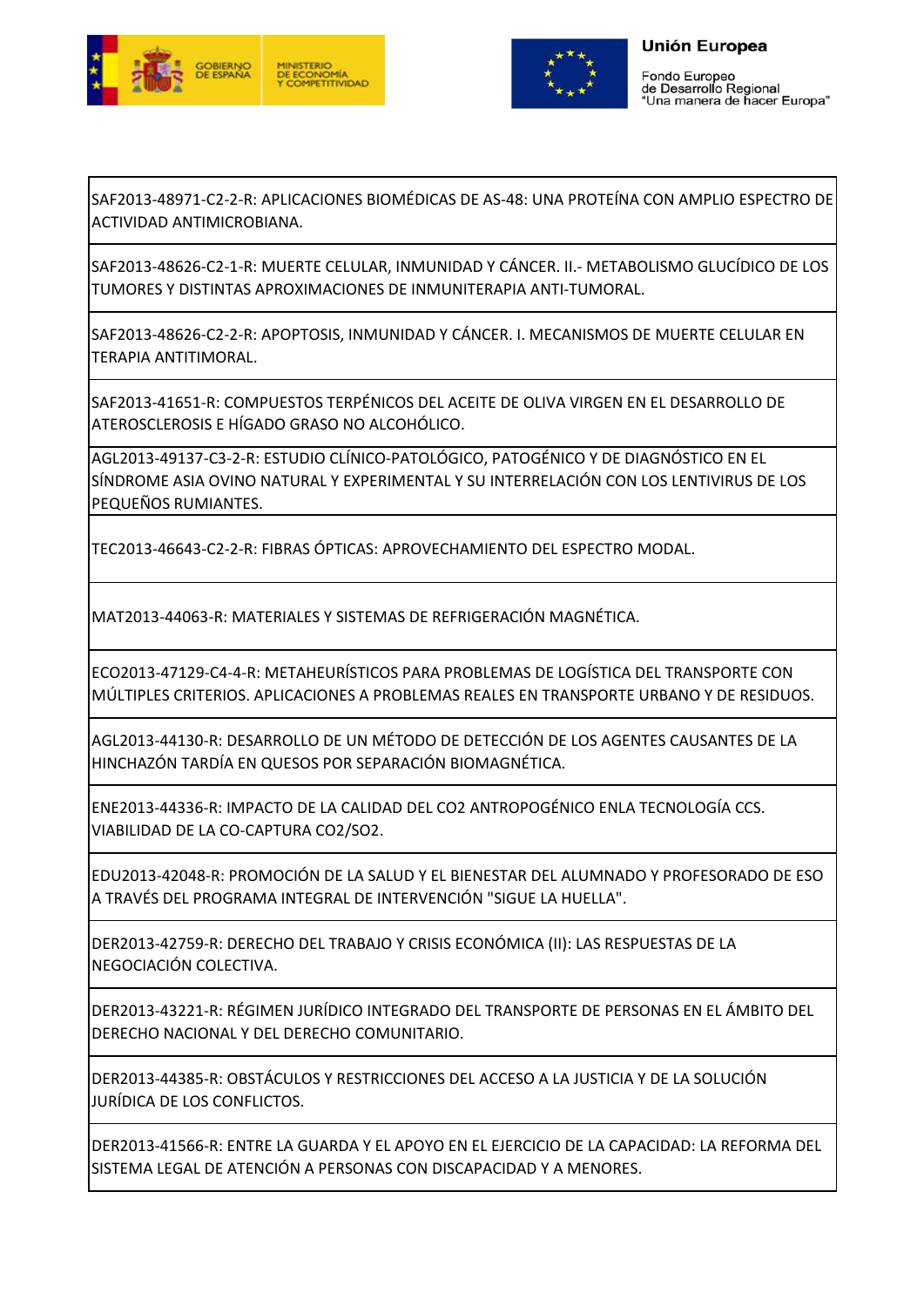



ECO2013-45568-R: FINANZAS Y TECNOLOGÍAS EMERGENTES: APLICACIÓN DE BIG DATA EN FINANZAS SOCIALES.

ECO2013-48496-C4-3-R: HABILIDADES, TIC, PROPIEDAD Y ORGANIZACIÓN COMO DETERMINANTES DE LA PRODUCTIVIDAD, LOS SALARIOS Y LA DISTRIBUCIÓN DE TAMAÑOS EMPRESARIALES.

MAT2013-46467-C4-3-R: ESTIMULACIÓN MECÁNICA LOCAL DE CÉLULAS MESENQUIMALES DE CARA A SU DIFERENCIACIÓN OSTEOGÉNICA Y CONDROGÉNICA EN MEDICINA REGENERATIVA.

MAT2013-41045-R: EMISORES SELECTIVOS PARA CONVERSORES TERMOFOTOVOLTAICOS BASADOS EN MICROESTRUCTURAS EUTECTICAS.

MAT2013-46505-C3-1-R: TEXTURA EN LA NANOESCALA: HACIA MATERIALES TERMOELÉCTRICOS MEJORADOS.

DPI2013-44987-R: SMART\_FOOT: SISTEMA DE APOYO A LA PLANIFICACIÓN PREOPERATORIA DE CIRUGÍAS DE PIE Y AL DISEÑO INTELIGENTE DE PRÓTESIS PLANTARES PERSONALIZADAS.

BIA2013-44001-R: PROTOCOLO DE DISEÑO INTEGRADO PARA LA REHABILITACIÓN DE LA VIVIENDA SOCIAL Y REGENERACIÓN URBANA.

TIN2013-40809-R: DESARROLLO APLICACIONES DE FLUJOS DE DATOS PARA AGREGADORES DE LA CARGA DE VEs BASADOS EN REQUISITOS FUNCIONALES, NO FUNCIONALES Y RECURSOS..

TIN2013-46238-C4-4-R: 4V: VOLUMEN, VELOCIDAD, VARIEDAD Y VERACIDAD EN LA GESTÍON INNOVADORA DE DATOS. UNIZAR

ENE2013-48517-C2-1-R: OPTIMIZACIÓN TECNO-ECONÓMICA DE SISTEMAS ELÉCTRICOS BASADOS EN ENERGÍAS RENOVABLES EN EL MERCADO IBÉRICO DE ELECTRICIDAD.

MTM2013-45710-C2-1-P: SINGULARIDADES Y SUS APLICACIONES A GEOMETRÍA, TOPOLOGÍA, ÁLGEBRA Y CRIPTOGRAFÍA.

MTM2013-47318-C2-1-P: NUEVOS ALGORITMOS NUMÉRICOS PARA LA INTEGRACIÓN EN TIEMPO DE ECUACIONES DIFERENCIALES. MÉTODOS PEER Y RUNGE-KUTTA DE BAJA MEMORIA.

BFU2013-47064-P: ESTABILIDAD DE PROTEÍNAS: PRINCIPIOS BÁSICOS DE LOS ESTADOS (PARCIALMENTE) DESPLEGADOS Y ESTUDIOS MOLECULARES EN ENFERMEDADES CONFORMACIONALES.

CTQ2013-44367-C2-2-P: ESTUDIO DE LAS INTERACCIONES PROTEÍNA-CARBOHIDRATOS INVOLUCRADAS EN ENFERMEDADES HUMANAS.

FIS2013-46159-C3-3-P: DESARROLLOS FUNDAMENTALES EN LA SIMULACIÓN Y CARACTERIZACIÓN DE PROCESOS DINÁMICOS FUERA DEL EQUILIBRIO EN SISTEMAS MOLECULARES: MATERIALES PARA APLICACIONES ENERGÉTICAS.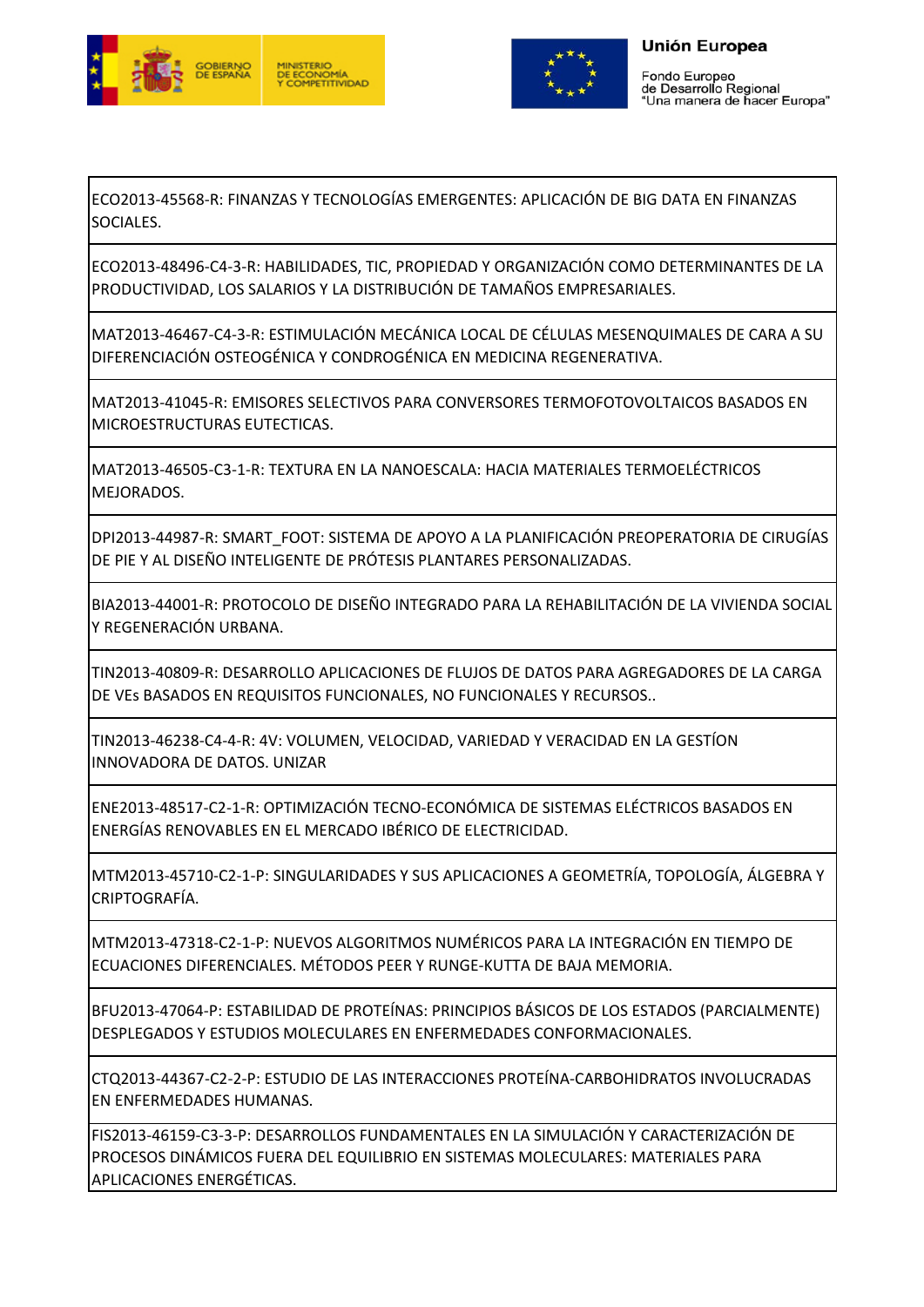



MAT2013-42551-P: NANOVECTORES MAGNÉTICOS PARA CONFINAMIENTO CELULAR E HIPERTERMIA MAGNÉTICA: APLICACIÓN EN MODELO MURINO DE MELANOMA.

MAT2013-46593-C6-3-P: HÍBRIDOS COVALENTES EN SUPERFICIES.

DPI2013-44391-P: DISEÑO Y MEJORA DE DISPOSITIVOS INTRAVASCULARES RECUBIERTOS DE FÁRMACO MEDIANTE UNA HERRAMIENTA COMPUTACIONAL. APLICACIÓN AL DISEÑO DE STENT Y BALONES EN LESIONES ESTENÓTICAS.

TIN2013-46957-C2-1-P: JERARQUÍA DE MEMORIA Y APLICACIONES

CTQ2013-44367-C2-1-P: DISEÑO RACIONAL Y SÍNTESIS ESTEREOSELECTIVA DE GLICOMIMÉTICOS.

CTQ2013-42532-P: DISEÑO Y EVALUACIÓN DE CATALIZADORES EN PROCESOS QUÍMICOS SOSTENIBLES.

AGL2013-43328-P: METABOLISMO DE LA MELATONINA EN EL TRACTO GENITAL MASCULINO. IMPLICACIÓN DE ESTA HORMONA EN LA CALIDAD SEMINAL Y FISIOLOGÍA DE LOS ESPERMATOZOIDES.

BIO2013-42978-P: SISTEMAS DEPENDIENTES DE FLAVOENZIMAS: DE SUS MECANISMOS DE ACCIÓN A SUS APLICACIONES BIOTECNOLÓGICAS Y SANITARIAS.

CGL2013-42867-P: ANÁLISIS COMPARATIVO DE DEPÓSITOS CONTINENTALES LAMINADOS (MICROBIANOS) RECIENTES Y ANTIGUOS: IMPLICACIONES SEDIMENTOLÓGICAS Y CLIMÁTICAS.

CGL2013-46169-C2-1-P: ANÁLISIS DE FILOSILICATOS EN EL ESTUDIO DE FACIES SEDIMENTARIAS CONTINENTALES: IMPLICACIONES GEOLÓGICAS, PALEOCLIMÁTICAS E INDUSTRIALES.

CGL2013-40867-P: TÉCNICAS PARA LA CARACTERIZACIÓN Y PREDICCIÓN DE DOLINAS. TRENCHING, GPR, ERT, InSAR, LIDAR, NIVELACIÓN GEOMÉTRICA, MODELOS PREDICTIVOS.

CGL2013-42670-P: APLICACIÓN DE MÉTODOS MAGNÉTICOS (ASM Y Paleomagnetismo) AL ESTUDIO DE LAS ROCAS DE FALLA.

HAR2013-48456-C3-3-P. EVALUACIÓN CUALITATIVA DE LA ACCIÓN CULTURAL DE YACIMIENTOS ROMANOS CON WEB 2.0 (CIVITAS)

CTQ2013-46799-C2-2-P: ESTUDIO EXPERIMENTAL DE PROCESOS DE TRANSPORTE 3D Y 2D EN MACRO Y MICRO SISTEMAS CON REACCIÓN QUÍMICA.

FPA2013-41085-P: PROGRAMA EXPERIMENTAL DE FÍSICA DE AXIONES Y OTRAS BÚSQUEDAS DE SUCESOS POCO PROBLABLES DE LA UNIVERSIDAD DE ZARAGOZA: ACTIVIDADES EN EL LSC Y EL CERN.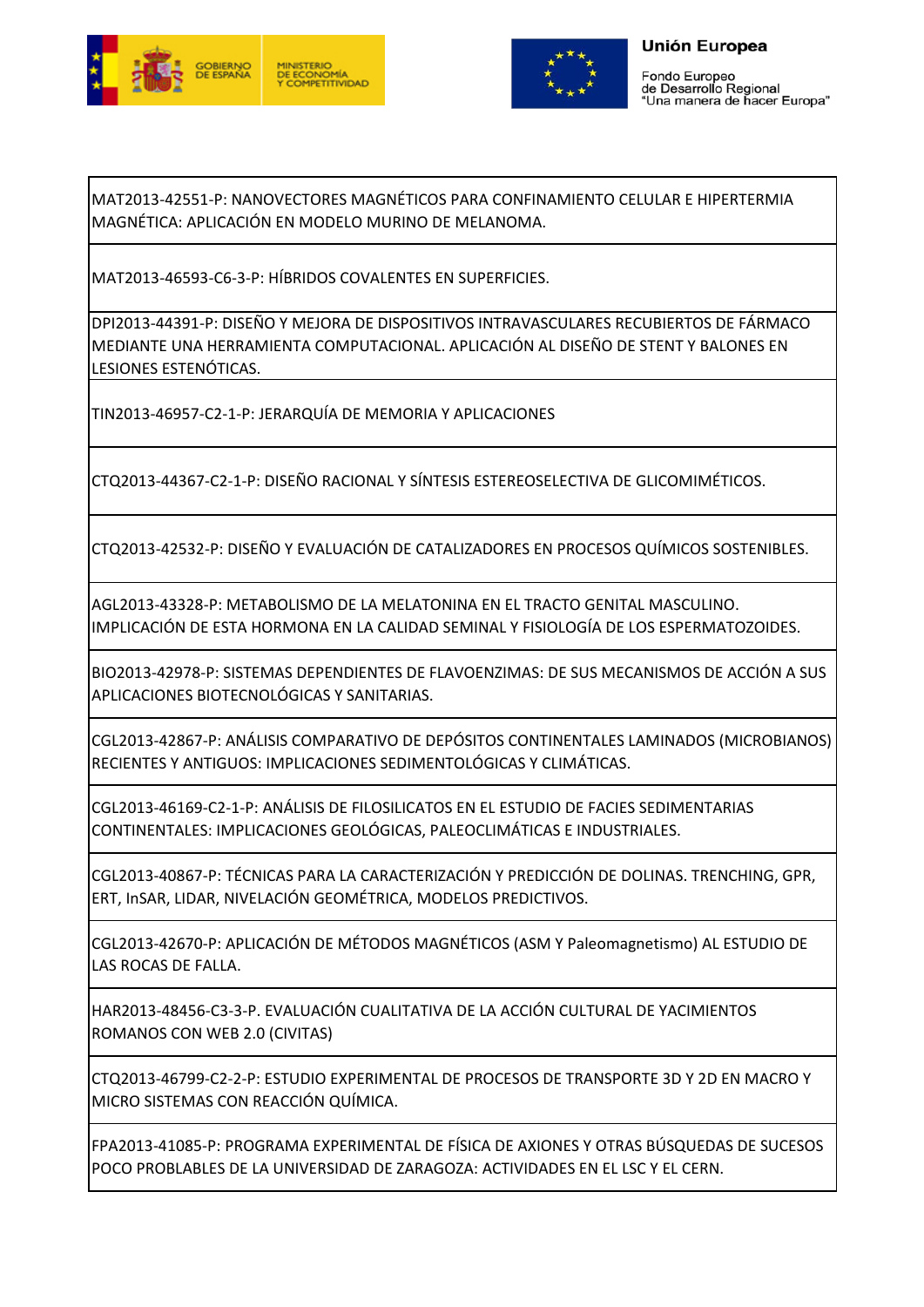



MTM2013-40842-P. DISEÑO DE MÉTODOS NUMÉRICOS MUY EFICIENTES PARA PROBLEMAS DE INTERÉS EN GEOFÍSICA. APLICACIÓN AL ALMACENAMIENTO DE CO2 Y A LA PROSPECCIÓN SÍSMICA.

MTM2013-45588-C3-2-P: ÁLGEBRAS Y SUPERÁLGEBRAS DE LIE Y JORDAN.

MTM2013-42105-P: TEORÍA DE OPERADORES Y GEOMETRÍA DE ANÁLISIS.

AGL2013-41200-P: HACIA UN MANEJO REPRODUCTIVO OVINO SOSTENIBLE: LA PRESENCIA DE MACHOS SEXUALMENTE ACTIVOS COMO HERRAMIENTA DE TRABAJO.

AGL2013-46820-P: ESTRATEGIAS PARA MITIGAR EL IMPACTO DE LA TRANSICIÓN DE UNA DIETA FORRAJERA A OTRAS ALTAS EN CONCENTRADO PARA EL CEBO DE GANADO VACUNO.

HAR2013-41470-P: POLÍTICAS RELIGIOSAS Y LEGISLACIÓN IMPERIAL: DE CONSTANTINO A TEODOSIO II (306-405).

HAR2013-48456-C3-1-P: URBS: REPERTORIOS ORNAMENTALES PÚBLICOS Y PRIVADOS EN EL NE DE HISPANIA.

HAR2013-43477-P: LA CUESTURA DURANTE LA REPÚBLICA, EN ROMA Y LAS PROVINCIAS DEL IMPERIO.

FFI2013-43785-P: PENSAMIENTO CRÍTICO Y FICCIONES EN TORNO A LA TRANSICIÓN: LITERATURA, TEATRO Y MEDIOS AUDIOVISUALES.

FFI2013-43968-P: DE LO TRANSNACIONAL A LO COSMOPOLITA: METODOLOGÍA PARA EL CINE CONTEMPORÁNEO.

FFI2013-40769-P: VISTAS LOCALES DE UN CINE GLOBAL: DIÁLOGO TEXTUAL Y CULTURAL ENTRE LOS CINES ESTADOUNIDENSE, BRITÁNICO Y ESPAÑOL.

HAR2013-45058-P: ESTUDIO DE LA CULTURA AUDIOVISUAL DEL TARDOFRANQUISMO (1965-1975). DOCUMENTACIÓN Y ANÁLISIS DE LA CREACIÓN EN FOTOGRAFÍA, CINE, TV Y DISEÑO.

FFI2013-40833-P: GENUS

FFI2013-45553-C3-1-P: MOVIMIENTO Y ESPACIO DESDE LA TIPOLOGÍA SEMÁNTICA II: VARIACIÓN Y ADQUISICIÓN.

FFI2013-45985-P: NORMAS CULTAS Y USO VULGAR EN LA AMÉRICA DE LAS INDEPENDENCIAS. LA MUJER AMERICANA EN SU LENGUA ESCRITA.